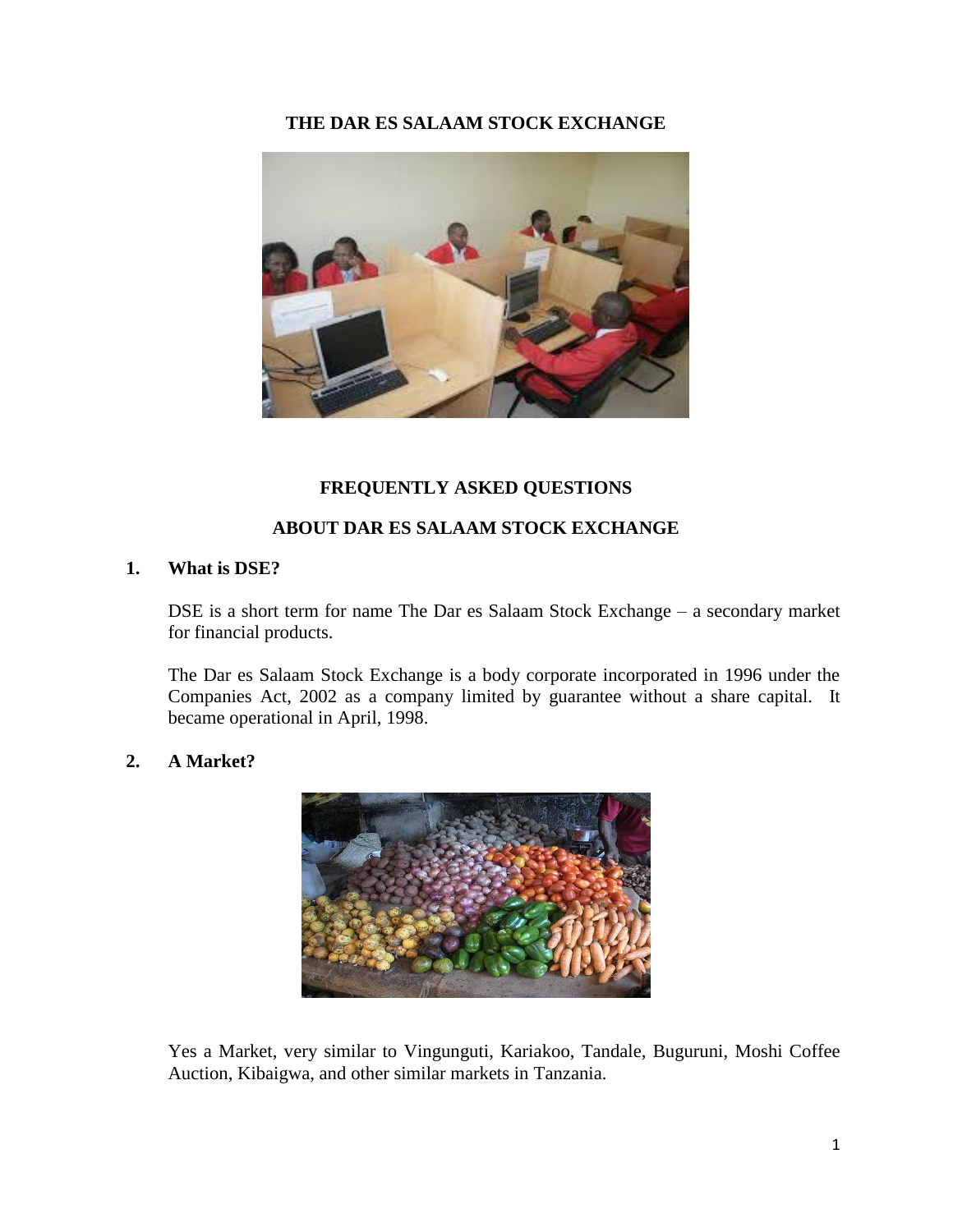## **3. What makes the stock exchange market different from other markets?**

The main thing that makes the Stock Exchange Market different from other markets is the types of products traded, how they are traded, and how they are paid for and transferred.

### **4. What products are traded at the Dar es Salaam Stock Exchange?**

The products traded at the DSE are financial products. Currently the financial products traded are Shares and Bonds; Shares are also known as Equities and Bonds are also known as Debt instruments. Collectively, the products traded at the DSE are referred to as Securities.



## **5. What is the Importance of this market to the economy?**

For an economy to grow, money needs to shift from less to more productive activities. In other words; idle money and savings should be invested in productive activity for the economy to grow. The Dar es Salaam Stock Exchange makes this possible by:

- Enabling idle money and savings to become productive by bringing the borrowers and lenders of money together at a low cost. The lenders (all savers) become the investors. They lend/invest and expect a profit/financial reward. The borrowers also known as issuers in the market, borrow and promise to pay the lenders (this is in as far as issuers of bonds are concerned) a profit. DSE therefore, encourages savings and investments.
- Educating the public about higher profits in securities shares and bonds, how to buy and sell, when and why to buy and sell. DSE also educates the public on how to invest together as a group.
- Facilitating good management of companies by asking them to give periodic reports of their financial performance.
- Providing a daily market reports and price list to ensure that investors know the worth of their assets at all times.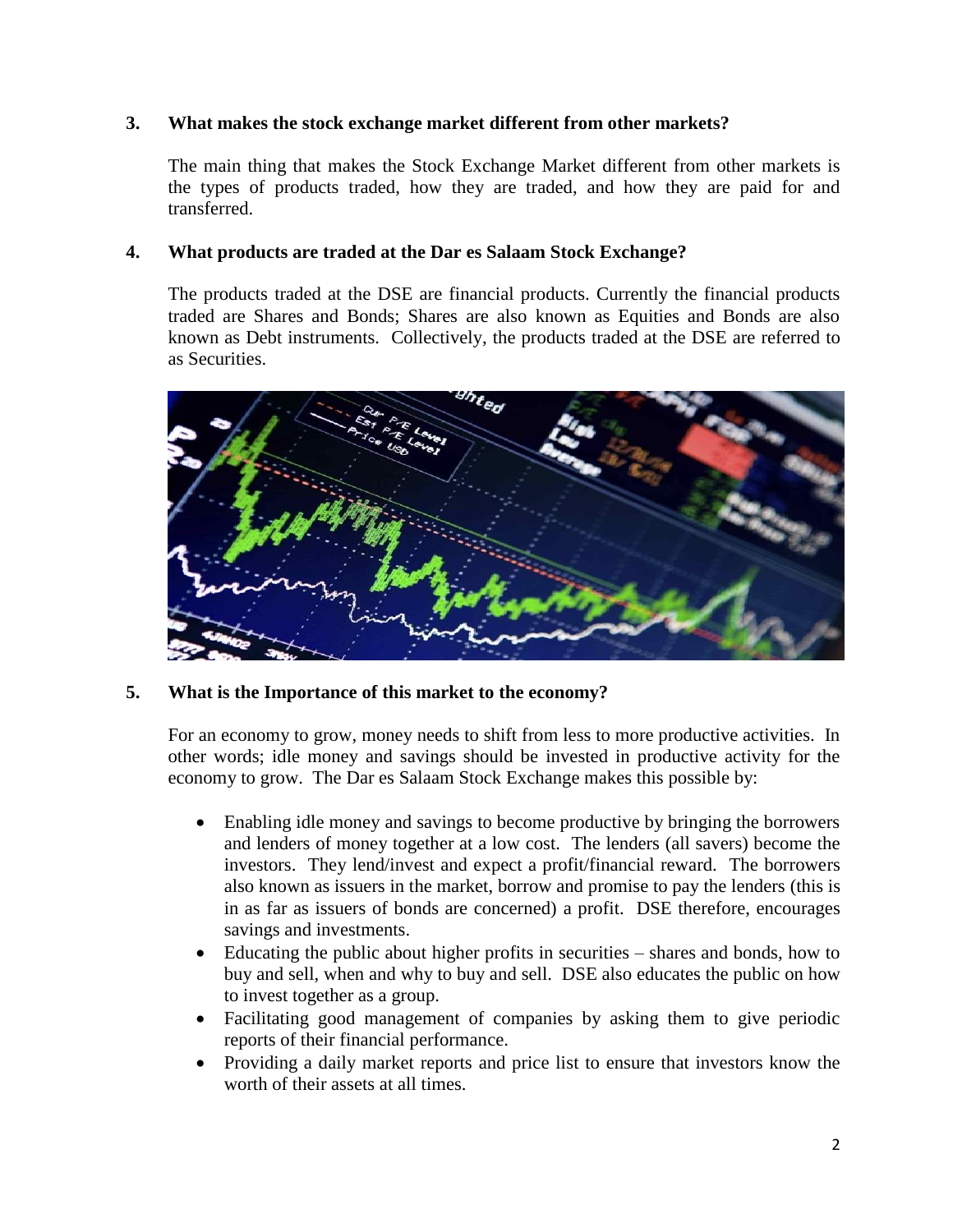• Providing financial solution to common problems. Shares and bonds are accepted guarantees for bank loans. Shares and bonds can also be planned with the help of a fund manager, to pay for school fees, medical car and other insurance schemes, pension or retirement plans etc.

Through shares and bonds; the Government, individuals, small and big companies, cooperative societies and other organizations can raise money to expand their business activities, make a profit, create employment and generally help the economy to grow.

## **6. How is the DSE Market organized?**

# **Market days**

The market is open Monday to Friday from 8.00 a.m. to 5.00 p.m. Trading activities start at 10.30 a.m. and continue until 12.00 p.m. Members of the public can view the market from the public gallery at any time while the market is open. The market is closed during public holidays.

# **7. Display Board**

Shares are displayed on an electronic board while bonds are displayed on white boards. Shares of companies are displayed in groups according to sectors while bonds are displayed according to issuers.



## **8. Display of Shares**

Shares are grouped into 2 segments/sectors namely Banking & Investment and Industrial & Allied Segments. Shares are displayed in alphabetical order in each group for easy location by investors viewing trading from the public gallery. There are 17 company shares in the market.

## **9. Display of Bonds**

Bonds are grouped in two groups namely: Treasury Bonds (issued by the Government) and Corporate Bonds (issued by companies).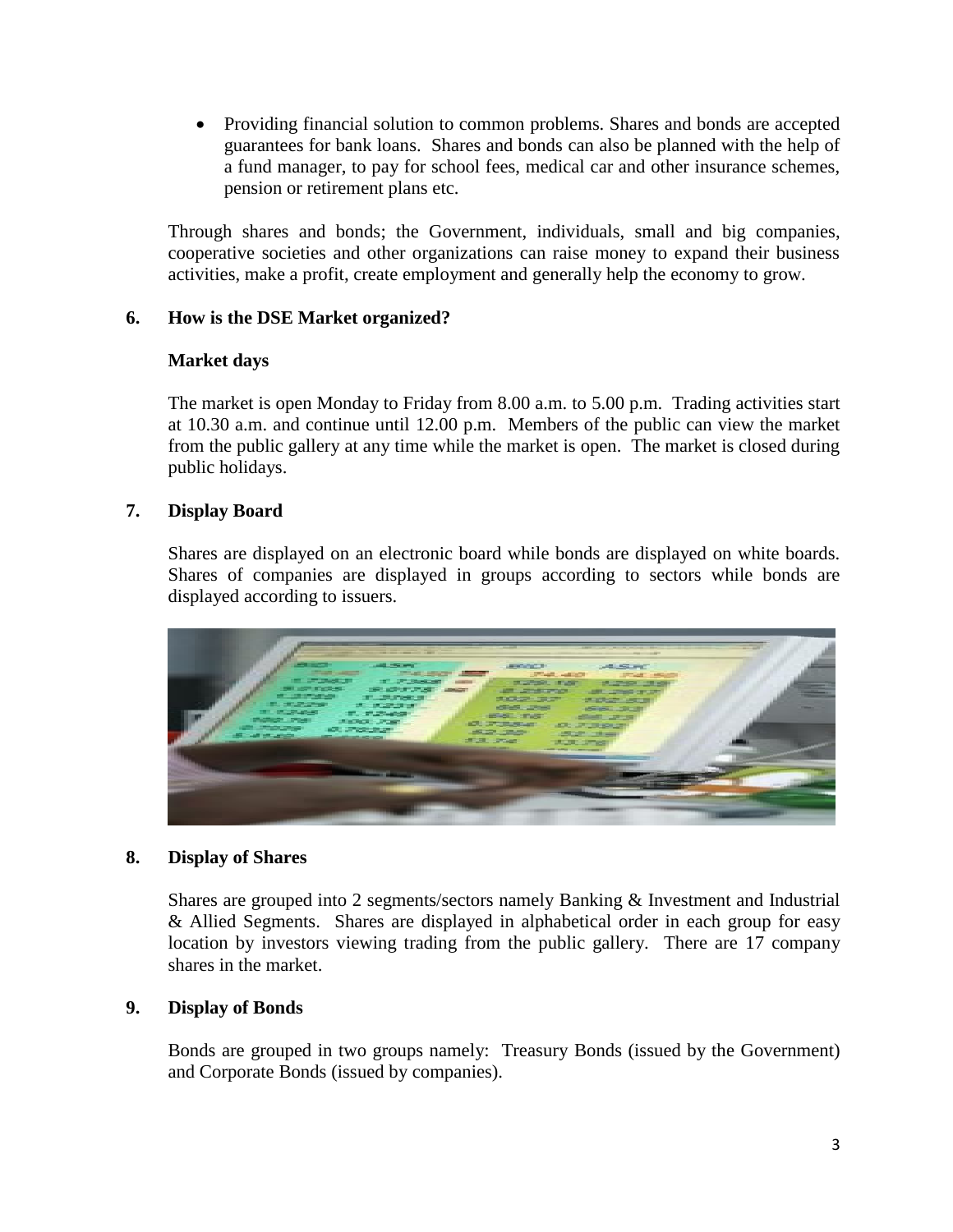They are displayed as and when the Government or a company issues one. There are over 100 treasury bonds and 5 corporate bonds in the market.

#### **10. What amounts can an investor buy?**

An investor can buy as little or as much as he or she can afford. It is also possible to invest very little money in groups of small investors pooled together by fund managers in the market.

### **11. Minimum Number of Shares**

Shares are bonded in minimum lots of 100 shares and above in the main market boards. Fewer shares than 100 are available on the odd lots board.

### **12. Minimum Number of Bonds**

Bonds are sold in minimum bundles of TShs. 5 million. Small investors can pool their money together and buy a bond with the help of a fund manager.

### **13. Internal Market Operations - Trading Floor**

The trading floor in the market place is a place where stock brokers meet everyday to buy and sell shares and bonds through an auction system. Through the auction system, buyers and sellers offering the best prices are enabled to trade.

## **ABOUT SHARES OR EQUITIES**

### **14. What is a Share?**

A share is a piece of ownership of a company or enterprise. When you buy a share, you become an investor and thereby an owner of a piece of the company's profits or losses.

By buying a share, money which could have been idle or otherwise held in low interest earning savings, moves to a more productive economic activity. The profitability of investing in shares however; depends on among other things, a good management of the company, avoidance of wastage and, a Conducive business environment.

#### **15. Why do Companies Sell Shares?**

Companies sell shares to Raise (borrow) money from members of the public to expand their business activities in order to make more profits.

They invite members of the public to buy shares and by so doing, have a say of running the company as lenders of money and owners. Shareholders expect a profit as a reward from lending their money to expand the business of the company.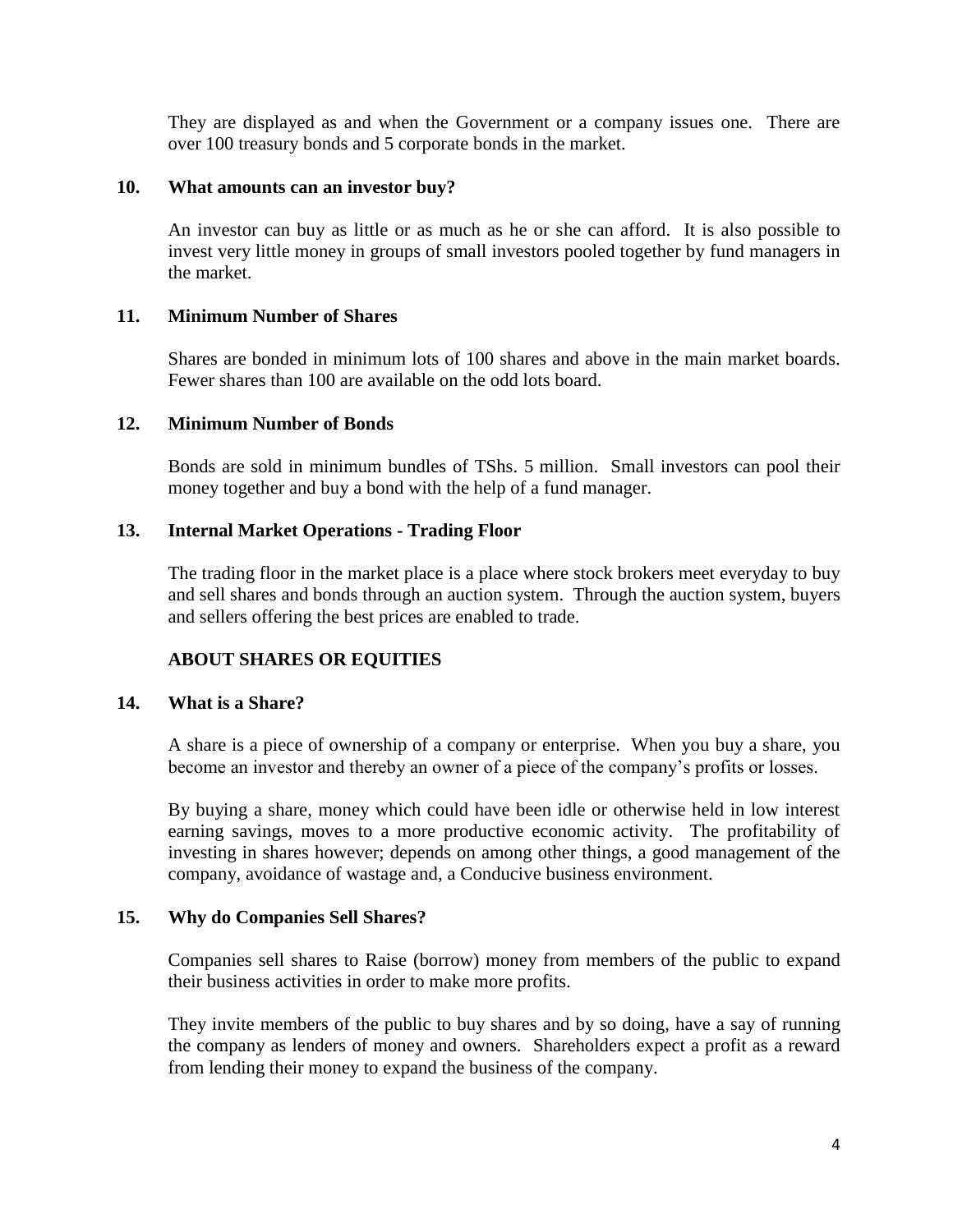## **16. Who is a shareholder?**

A shareholder is an investor who buys shares with an expectation of profit. Profits in shares are through dividends, gains in share prices, bonuses, rights etc. A shareholder owns a piece of the company (his/her profits equal to the number of shares he/she owns).

## **17. What are the Benefits of Owning Shares**

- A source of profits;
- A guarantor for borrowing loans from cooperative societies and banks;
- A way of saving your money for the future;
- An easy and quick asset to buy and/or sell;
- A new business activity that is beneficial in many ways. An investor can trade in shares the same way traders in other markets trade in maize, bananas, potatoes, tomatoes, onions, mangos etc.;
- Buying at low prices and selling at high prices to make profit;
- A solution that increases financial activity and economic growth.

## **18. What are the Qualities of a Good Shares**

- Frequent and generous dividends;
- The company that is managed productively and transparently and, is accountable to shareholders;
- No wastage in the use of resources;
- Respect of shareholder and their opinions;
- Shares that are easy to buy and sell quickly in the market;
- The company abides by the rules, regulations and laws.

## **ABOUT BONDS**

### **19. What is a Bond?**

A bond is a loan between a borrower and a lender. The borrower promises to pay the lender some interest (quarterly or semi-annually) on principal at some date in the future. The borrower also promises to repay the initial money invested by the lender. The lender lends and expects to make a profit.

The profit from a bond is gained in the form of an interest. At the moment some bonds in the market have an interest rate of between 12% and 15% depending on the type of bond it is, and when it was issued. At the Dar es Salaam Stock Exchange, the lender is called an investor and the borrower the issuer.

### **20. Who can Buy Bonds?**

Any individual, Church, School, College, University, Investment Group, Insurance Company, Bar, Pension scheme and many others can buy bonds.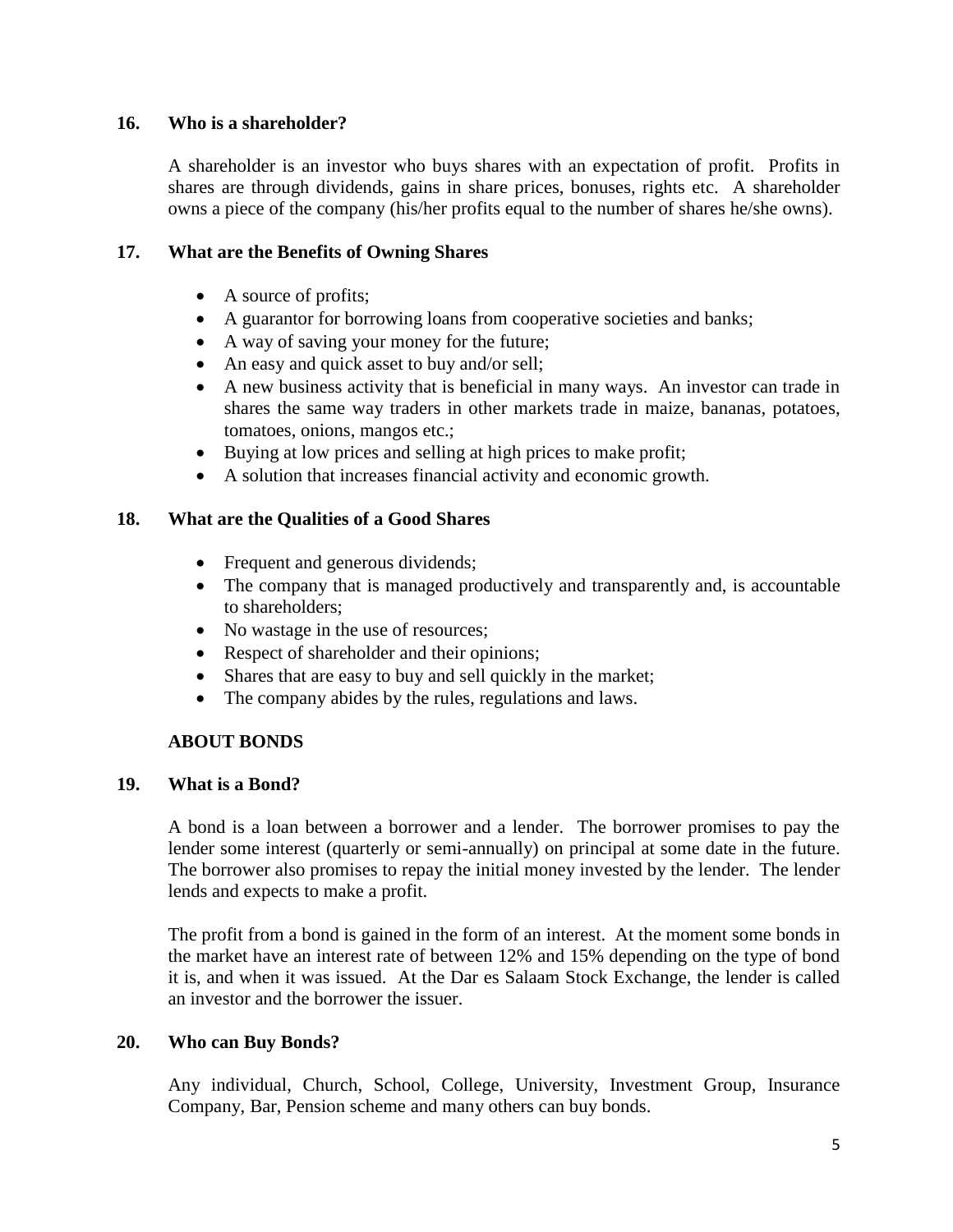## **21. Can a Bond be sold before maturity?**

Yes. In times of need or emergencies, an investor can sell his or her bond easily and quickly in the market. The interest on a bond grows on a daily basis and so a bond has new value and price every day. An investor can therefore buy or sell a bond on any day of his or her choice. There are no penalties for selling a bond before the maturity date.

For example, an investor can buy a bond of 5 years and expect an interest of 12% per annum. The interest is paid after every 6 months. Such an investor can sell the bond at any time of his or her choice at the current market price. The market price of a bond will depend on the number of other willing sellers and buyers in the market on that particular day. When there are many sellers in any market, prices go down and vice versa.

## **22. Who borrows money through bonds?**

In Tanzania it is the government and companies. In other stock markets, municipal councils, cooperative societies, hospitals, universities, schools and other organizations can borrow money from the public through bonds. All that is required is that the organization has a good reputation and members of the public have trust in the management of the organization like in other lending situations. A lender must trust the borrower before he or she can lend any money. The borrower must therefore be creditworthy in the eyes of the lenders or investors.

Bonds are therefore a very easy, quick and transparent way of raising money. For example, trusted and credit worthy municipal councils can borrow money from the public with a promise to pay a responsible interest rate. The Council can use the money to build roads, improve security, cleanliness, water supply and streetlights. A cooperative society can do the same and build a milk-cooling and processing factory or a food-processing factory. These and many more money solutions are available with the help of money managers.

### **23. What are the benefits of buying bonds?**

- A bond is a very convenient asset to own;
- Accepted guarantee for many types of loans by cooperatives societies and banks;
- A sure source of income;
- A good money planner to meet specific needs;

For example, an investor can buy a bond whose interest matches payment of school fees, car or medical insurance, rent pension allowance and much more.

- Easy and quick to sell in the market in times of needs;
- A way of saving money for the future;
- Convenient and confidential:
- Easily transferable.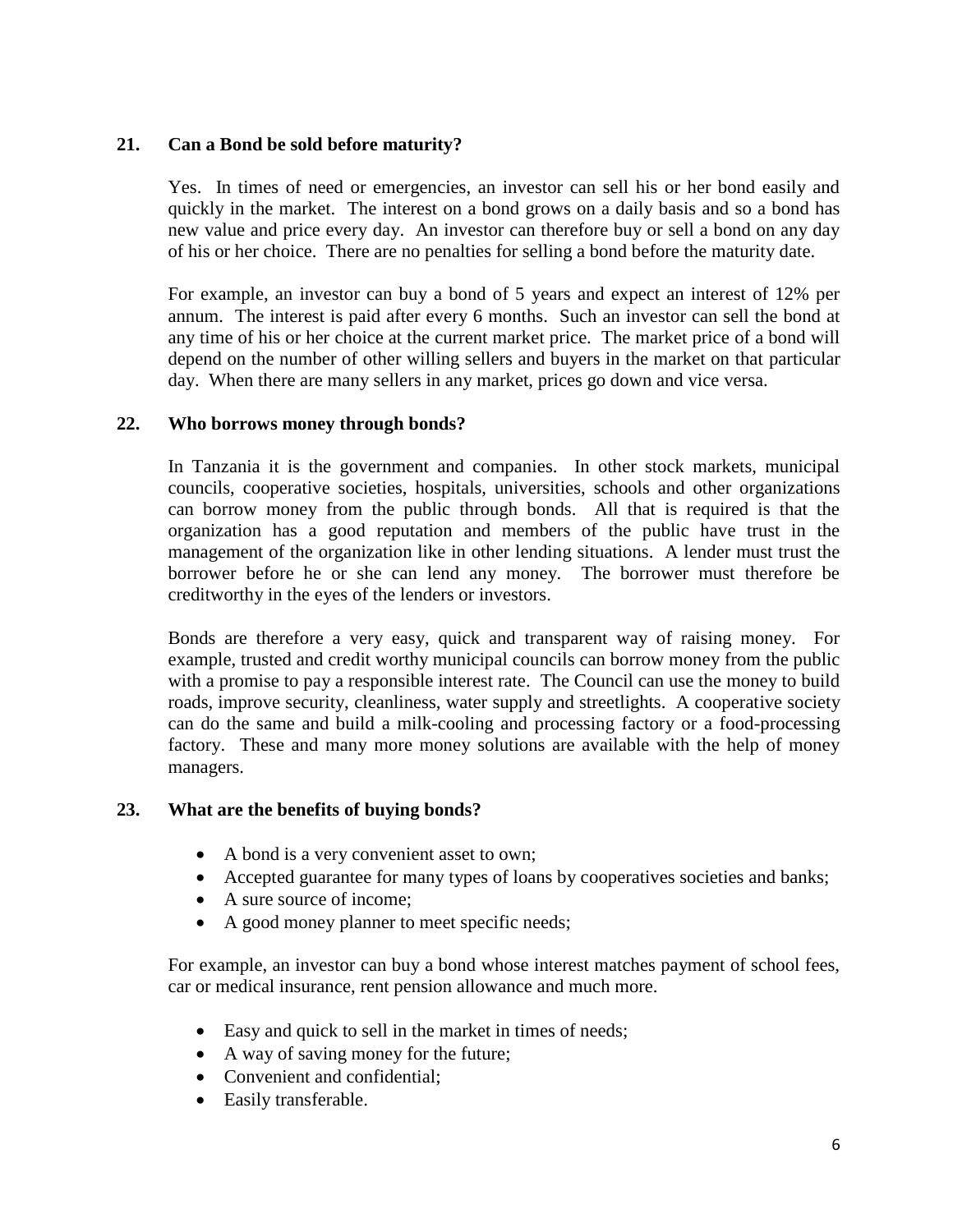# **24. What are the difference between a bondholder and a shareholder?**

## **A bondholder:**

- A bondholder is only a lender to a company;
- Expects a profit in form of an interest at a specific agreed date in future;
- Does not vote or participate in the management of the company;
- Invests to earn a reasonable return at a low risk;
- A watchdog of the borrowers' activities.

## **A shareholder:**

- A shareholder is a lender and an owner;
- Expects a profit in a form of a dividend, gain in shares price, bonuses and cheaper shares (rights issuers);
- Attends Annual General Meetings, gives personal opinions about the company and votes thereby, participates in the running of the company;
- Invests expecting the highest return possible;
- Accepted risk as part of any business;
- A watchdog of the management and company's activities;
- An influence of the company's performance.

## **25. Can one be a Bondholder and a shareholder at the same time!**

Yes. This gives an investor the opportunity to diversify and enjoy a balance between reasonable and very high profits.

## **26. More about Bonds and Shares can be found at**

- Website: [www.dse.co.tz](http://www.dse.co.tz/)
- DSE handbook
- DSE Annual Report
- **DSE Brochures**
- Free Education Sessions
- Newspapers, Television and Radio

### **You can also**

- Speak to stockbrokers
- Speak to money managers
- Browse company Annual Reports and Accounts
- Talk to other investors in the market.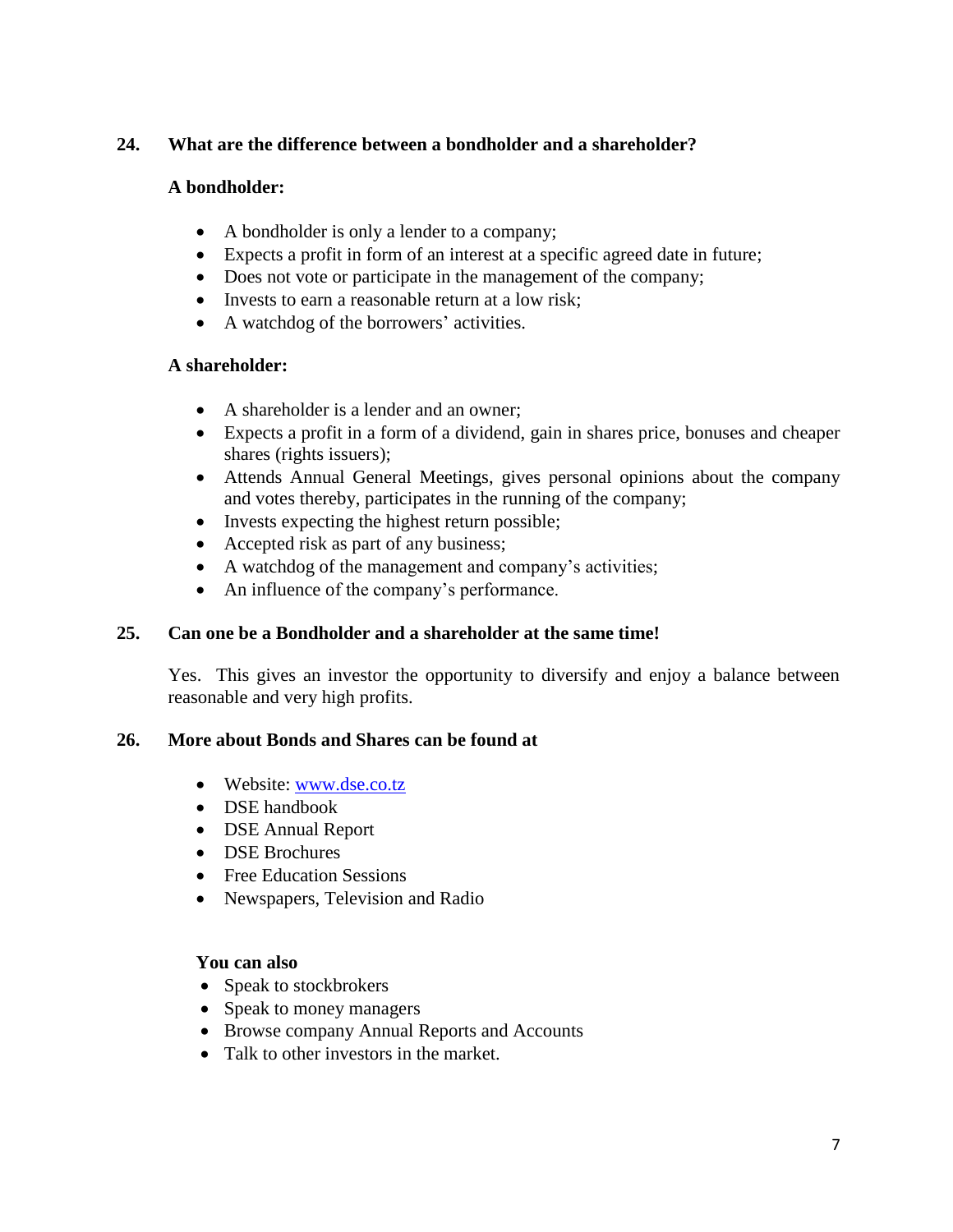### **27. Information Center**

Here investors and members of the public get answers to their questions about the stock exchange. An individual or group can also register to attend a free educational session organized by the Dar es Salaam Stock Exchange. The DSE also gives free lectures to groups in their own premises through invitation. There are other operational structures in the market which include Market Research and Development, Compliance, Legal, Accounting and Administration.

### **28. Public Galley**

This is a special place from where investors and members of the public view live trading as it takes place. All members of the public are welcome.

## **ABOUT RULES REGULATIONS AND SUPERVISION OF THE MARKET**

#### **29. Is the market/exchange subject to supervision? By whom?**

Yes, DSE is supervised by the Capital Markets and Securities Authority (CMSA) – commonly known as the capital markets Regulator. The CMSA is a Government Agency.

#### **30. Are the members (stockbrokers) supervised?**

Yes, members are supervised by both the DSE (as a Self-Regulatory Organization) and the CMSA.

### **31. Are there initial listing standards and ongoing supervision of securities traded on the market?**

Yes, there are initial listing standards and continuous listing obligations hence ongoing supervision of securities traded at DSE.

### **32. Does these (initial listing standards and ongoing supervision) include the Publication of a Prospectus and an Audited Annual Report?**

Yes, prospectus must be approved by CMSA. Financial Statements must be IFRS compliant and must have been audited by authorized auditor.

#### **33. Are clearance/settlement arrangements prompt and secure?**

Yes, Clearing and settlement is conducted through an electronic Central Depository System (CDS).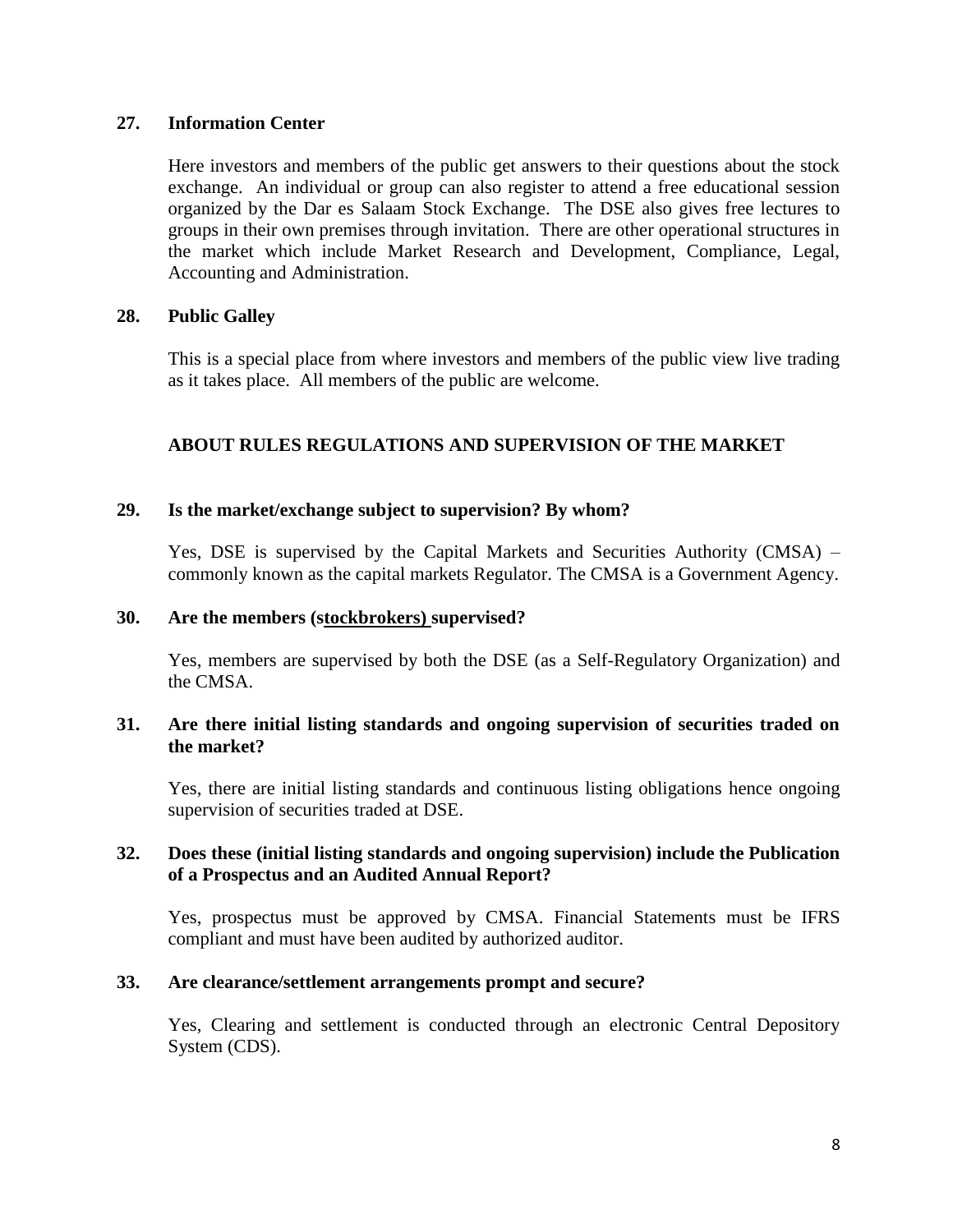### **34. Is there protection in place against loss in the event of insolvency of a member?**

Yes, first client funds are kept in trust account separate from member account and second client securities are kept separately from member's assets. Client funds and securities are protected against member creditors' claim.

#### **35. What is the complaints procedure of the market?**

In case clients are not happy with members acts or omission they can appeal in the following manner:

- $\triangleright$  First to the Exchange
- $\triangleright$  Second to the Regulator
- $\triangleright$  Third to the Capital Markets Tribunal as provided by the Law.

### **36. Are overseas investors permitted to hold securities on the market/exchange?**

Yes, foreign investors are allowed to hold securities of any listed company.

### **37. Are there any limitations to the amount of securities that can be held by overseas investors? If so, what are they?**

Yes, foreign investors are allowed to invest up to 60% in aggregate of the share capital of any listed company, 1 % for individuals and 5% for corporate.

### **38. Licensed Dealing Members/Stockbrokers**

These are the traders in the market. They represent the licensed members from the DSE. Investors must trade through an authorized securities trader or authorized money manager. These stockbrokers are licensed to buy and sell shares and bonds on behalf of investors.

Stockbrokers earn a commission of up to 1.7% for their service. The commission is negotiable up to 0.8% for shares worth TShs. 50 million and above. There are 7 licensed trading stockbrokers, these are: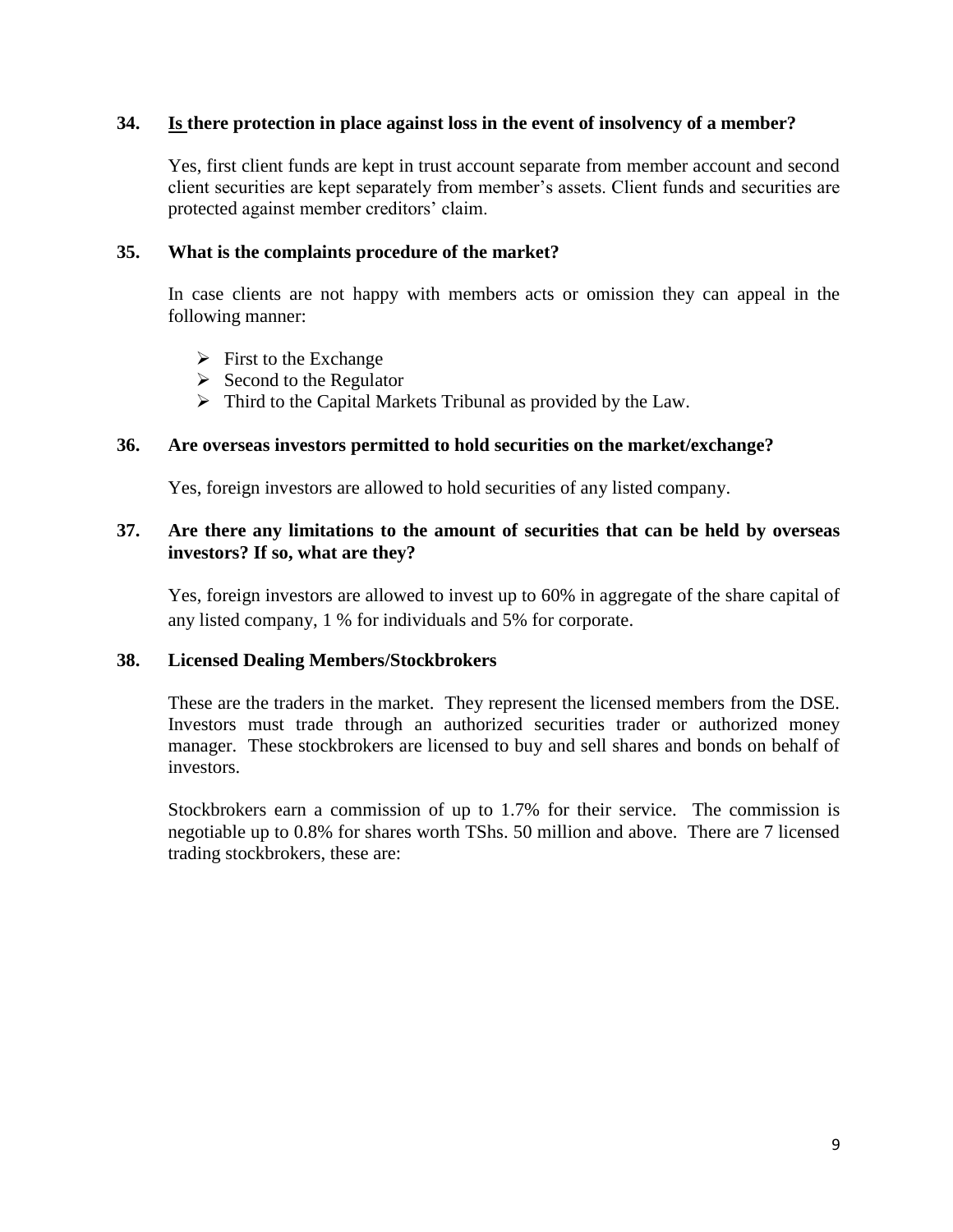# **LICENSED DEALING MEMBERS**

| <b>CORE</b> securities Ltd                                                              | <b>Orbit Securities Co. Ltd</b>                                             | Rasilimali Ltd                                                                 |
|-----------------------------------------------------------------------------------------|-----------------------------------------------------------------------------|--------------------------------------------------------------------------------|
| P.O. Box 76800, Fourth Floor - Elite<br>City Building, Samora Avenue                    | 4th Floor, PSPF Golden Jubilee Towers,<br>Ohio Street, Dar es Salaam        | 3rd Floor, Consolidated Holdings<br><b>Building</b>                            |
|                                                                                         |                                                                             | Samora Avenue, Dar es Salaam                                                   |
| Tel: +255 22 2123103,                                                                   | Tel: +255 22 211 1758                                                       |                                                                                |
| Fax: +255 22 2122562                                                                    | Fax: +255 22 211 3067                                                       | Tel: +255 22 211 1711                                                          |
| E-mail: info@coresecurities.co.tz;                                                      | E-mail: orbit@orbit.co.tz                                                   | Fax: +255 22 212 2883                                                          |
| Website: www.coresecurities.co.tz                                                       |                                                                             | E-mail: rasilimali@africaonline.co.tz                                          |
| <b>Tanzania Securities Ltd</b>                                                          | <b>Vertex International Securities Ltd</b>                                  | Solomon Stockbrokers Co. Ltd                                                   |
| 7th Floor, IPS Building                                                                 | Annex Building-Zambia High Commission                                       | Ground Floor, PPF House                                                        |
| Samora Avenue/ Azikiwe Street, Dar<br>es Salaam                                         | Sokine/Ohio Street, Dar es Salaam                                           | Samora Avenue/ Morogoro Road, Dar<br>es Salaam                                 |
| Tel: +255 22 211 2807<br>Fax: +255 22 211 2809<br>E-mail: info@tanzaniasecurities.co.tz | Tel: +255 22 211 6382<br>Fax: +255 22 210387<br>E-mail: vertex@vertex.co.tz | Tel: +255 22 211 2874<br>Fax: +255 22 213 1969<br>E-mail: solomon@simbanet.net |
| <b>ZANSecurities Ltd</b>                                                                |                                                                             |                                                                                |
| P.O. Box 5366, Mezzanine Floor,<br>Haidary Plaza, Dar es salaam                         |                                                                             |                                                                                |
| P.O. Box 2138, 1st Floor, Muzammil<br>Centre, Malawi Road, Zanzibar                     |                                                                             |                                                                                |
| Tel: +255 22 2126415,                                                                   |                                                                             |                                                                                |
| Fax: 255 22 2126414                                                                     |                                                                             |                                                                                |
| Mob: +255 786 344767, +255 755<br>898425                                                |                                                                             |                                                                                |
|                                                                                         |                                                                             |                                                                                |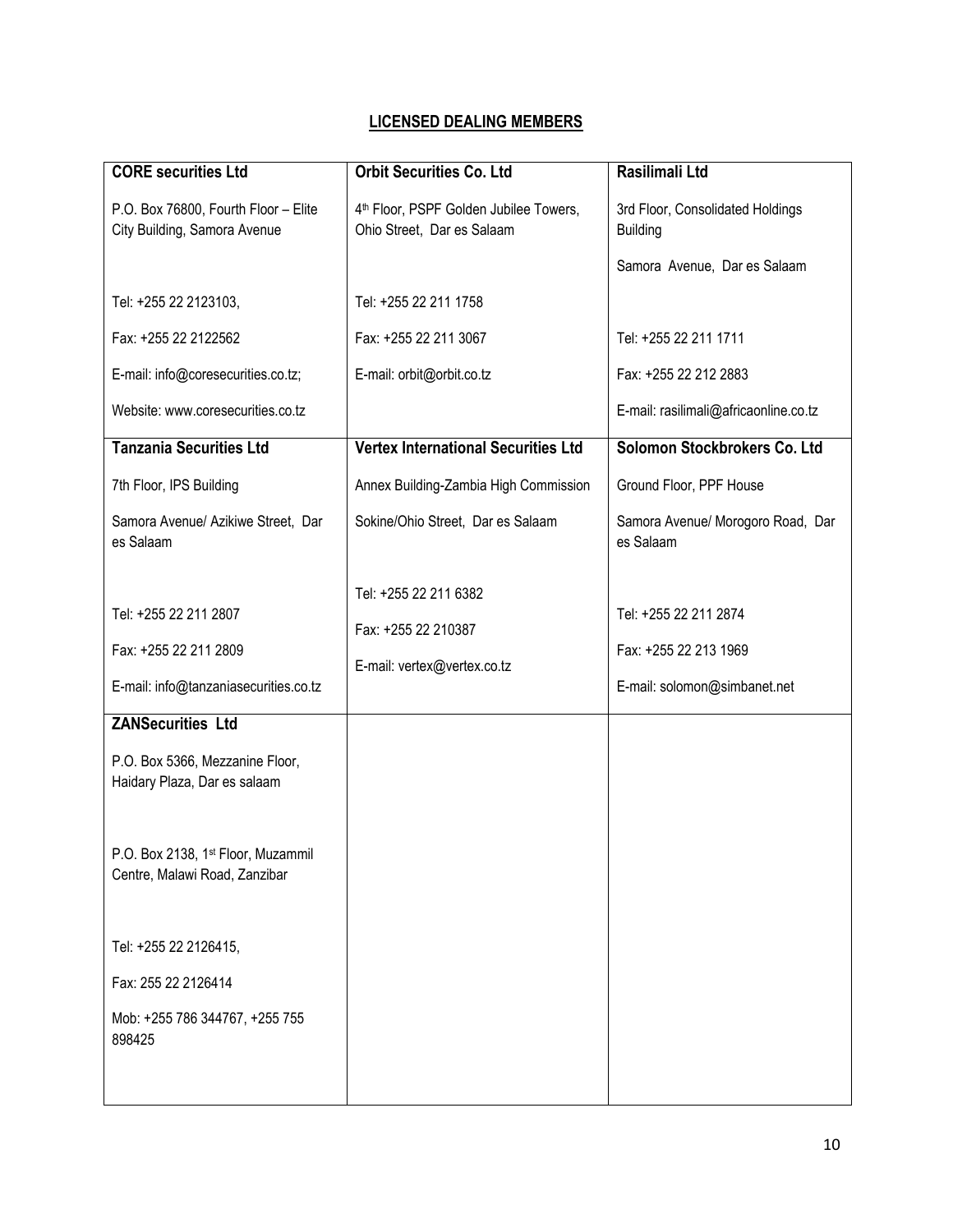## **GLOSSARY OF STOCK MARKET CONCEPTS**

#### **1. Broker**

A member of the exchange who facilitates the buying and selling of shares and bonds on behalf of investors

#### **2. Blue Chip Company (Share)**

This is a well established company with considerable assets whose share investors regard as low risk investment.

#### **3. Bear**

A short-term speculator who would sell shares on account in the hope that they would fall in value so that they could be bought at the end of the account more cheaply – leaving the investor with a profit at the end of settlement day.

#### **4. Bull**

This means a short-term speculator in the market. A bull buys particular shares in the hope that their price will rise and so they could be sold before the end of the period's account so as to earn a profit.

### **5. Bonds**

This is a financial security issued by a company or financial institution or by the government as a means borrowing mid-term to long-term funds. Bonds are normally issued for a fixed number of periods and are repayable on maturity.

#### **6. Bonus Issue**

Also known as scrip issues or capitalization issue, these are additional shares issued to existing shareholders without further payment on their part. It involves capitalization of reserves i.e. turning the reserves into fully paid new share capital.

### **7. Cash Account**

This is an account maintained by investors with a brokerage firm in which deposits (cash and proceeds from security sales) must fully cover withdrawals (cash and the loss of security purchase).

### **8. Capital Gain (Or Loss)**

This is the difference between the current market value of an asset and the original cost of the asset.

### **9. Commission**

This is the fee an investor pays to a broker for services rendered in the trading of securities.

#### **10. Coupon Payment**

This refers to periodic payments of interest on bonds.